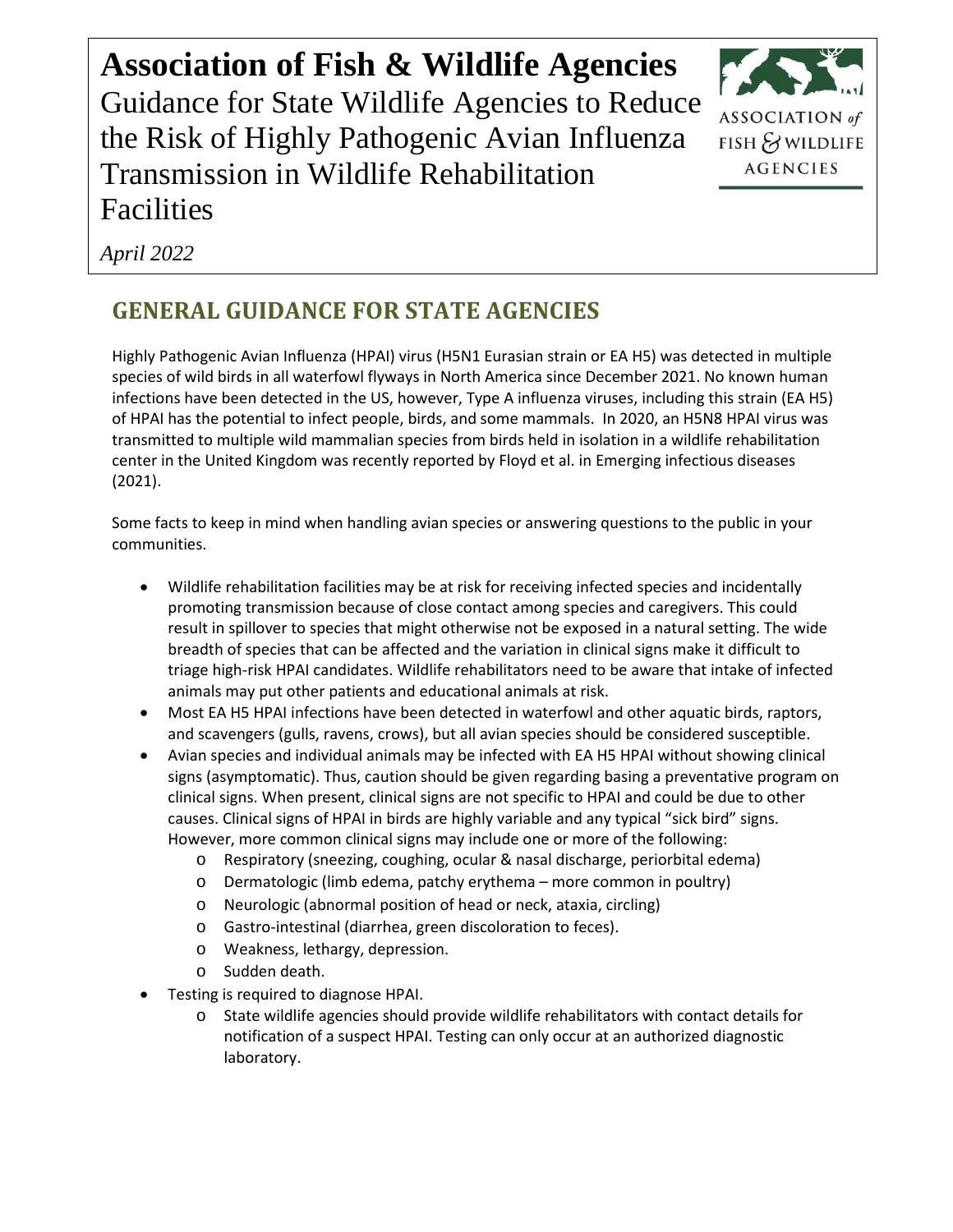- o Avian Influenza is a reportable disease. If a bird tests positive, State Animal Health Officials (usually associated with the State Department of Agriculture or similar agency) and the State Wildlife Health Specialist or Veterinarian should be notified.
- Guidance should be provided regarding restrictions on transfer of birds between facilities including:
	- o Live testing requirements for movement of birds between facilities.
	- o State bans on captive wild bird movements between facilities.
	- o Agency contacts for animal transfer approval.
	- o Isolation and housing of education birds and non-releasable birds separate from wildlife rehabilitation facility animal patients. This is always considered a best practice to limit disease transmission risk.
		- Facilities should have separate husbandry staff for education birds and dedicated staff caring for injured/ill animals in rehabilitation.
		- Outdoor enclosures should be designed to prevent contact between educational birds and wild birds. Avoid roosting areas (e. g. black vultures) and cover pens to avoid fecal contamination.
- The HPAI virus is highly transmissible to domestic chickens, ducks, turkeys, or other poultry. Current field data indicates high transmission rates of EA H5 HPAI in wild birds. The OIE recognizes an HPAI incubation period of 21 days.
- The virus is shed at high levels through all respiratory secretions, saliva, and feces. It can also remain infective in cold and wet environments and remain infective and stable in water and feces depending on temperature and humidity.
- Presently, humans appear to be at lower risk for infection with the current EA H5N1 HPAI strain, although individuals who have frequent close contact with wild birds, especially waterfowl, may be at higher risk for exposure.

Wildlife Rehabilitation permitting authorities should work with their State Wildlife Health staff or State Animal Health Official and their wildlife rehabilitation community to develop and implement biosecurity plans to include separation between intakes, animals in care, and birds housed on site as education animals. States can consult The National Wildlife Rehabilitators Associations and the AZA Zoo and Aquarium All Hazards Partnership (referenced below) for biosecurity plan guidelines. Having clear guidance on the requirements can help facilities determine what level of intake and rehabilitation they may proceed with as the EA H5NI HPAI is being detected in their region of the US.

State rehabilitation permitting authorities may choose to limit the rehabilitation of certain species of birds, particularly in states or areas with active HPAI cases. States may also choose to limit the intake of these groups of avian species until the outbreak is no longer circulating in these populations or regions. The current EA H5 outbreak appears to cause more disease and mortality in several avian groups including vultures, waterfowl, shorebirds, and raptors including bald eagles [\(https://www.aphis.usda.gov/aphis/ourfocus/animalhealth/animal-disease-information/avian/avian](https://www.aphis.usda.gov/aphis/ourfocus/animalhealth/animal-disease-information/avian/avian-influenza/hpai-2022/2022-hpai-wild-birds)[influenza/hpai-2022/2022-hpai-wild-birds\)](https://www.aphis.usda.gov/aphis/ourfocus/animalhealth/animal-disease-information/avian/avian-influenza/hpai-2022/2022-hpai-wild-birds). A map of current cases can be found at [https://www.usgs.gov/centers/nwhc/science/distribution-highly-pathogenic-avian-influenza-north](https://www.usgs.gov/centers/nwhc/science/distribution-highly-pathogenic-avian-influenza-north-america-20212022)[america-20212022.](https://www.usgs.gov/centers/nwhc/science/distribution-highly-pathogenic-avian-influenza-north-america-20212022)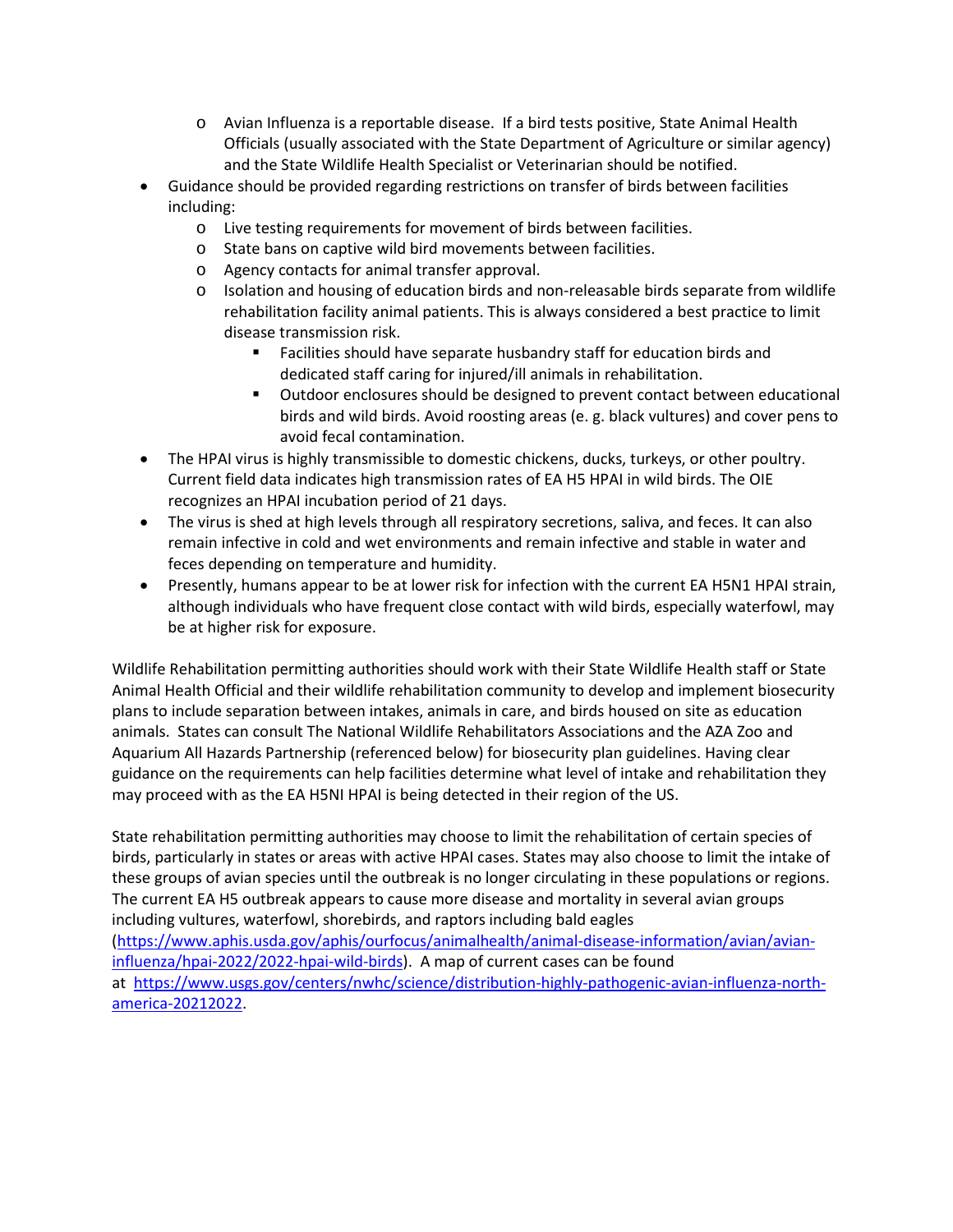## **GUIDANCE PROVIDED TO WILDLIFE REHABILITATORS**

### **For rehabilitation facilities admitting birds**:

**If HPAI is detected in a bird at a rehabilitation facility the following should occur:**

- Report any bird die-offs or unusual mortality events within your facility to your state wildlife agency.
- The state wildlife agency will notify the state Dept. of Ag and USDA APHIS.
- Do not take in or release any birds or mammals following notification of infection confirmation.
- HPAI positive birds could be euthanized, double-bag (disinfect the outside of the bag) and stored frozen until further guidance is provided by local authorities.
- State Dept. of Ag and/or state DNR will quarantine the facility and conduct a Foreign Animal Disease epidemiologic investigation with assistance from APHIS
- The affected wildlife rehabilitation facility must be thoroughly cleaned and disinfected.
- State permitting authorities may require testing on a recurring basis to ensure the absence of virus shedding in asymptomatic animals.
- Depending on the level of infection and other confounding factors, facilities could be depopulated of susceptible species and the facility sanitized as is conducted with poultry operations. The OIE does not require euthanasia of HPAI-exposed captive wild birds. Similarly, the USDA APHIS HPAI Response Plan allows for quarantine of HPAI infected and exposed captive wild birds.

## **Testing**

Isolate/quarantine any birds on intake suspected to be infected with HPAI, either due to clinical signs exhibited, by 'high-risk' species, and/or the location the bird was collected from such as an area of ongoing HPAI outbreak.

- Consider immediate euthanasia of waterfowl, raptors, or scavengers with unexplained neurologic or respiratory signs.
- Carcasses from euthanized birds or natural mortalities should be double-bagged (disinfect the outside of the bag) and stored in a dedicated carcass refrigerator or freezer and not used for human or animal food.
- Eagles and/or threatened/endangered bird species admitted to rehabilitation facilities that are suspect of HPAI infection should continue to follow state and federal reporting requirements for intake or euthanasia of these species.
- Do not send eagles suspected of having HPAI to the National Eagle Repository at this time if the birds are suspected of HPAI infection based on unexplained neurologic signs or were found dead in a location where HPAI was detected in other birds. This is a temporary hold to protect public health and decrease the movement of infectious materials.
- Eagles not meeting the above criteria should be tested for HPAI prior to shipping to the National Eagle Repository. If testing is not available, eagles should be incinerated or double-bagged and frozen for testing at a later date.
- Contact details for testing/necropsy/disposal information should be provided for the appropriate agencies and individuals by the state licensing authority. If a state rehabilitation license is not required, outreach should be conducted through federal licenses to provide appropriate contact details.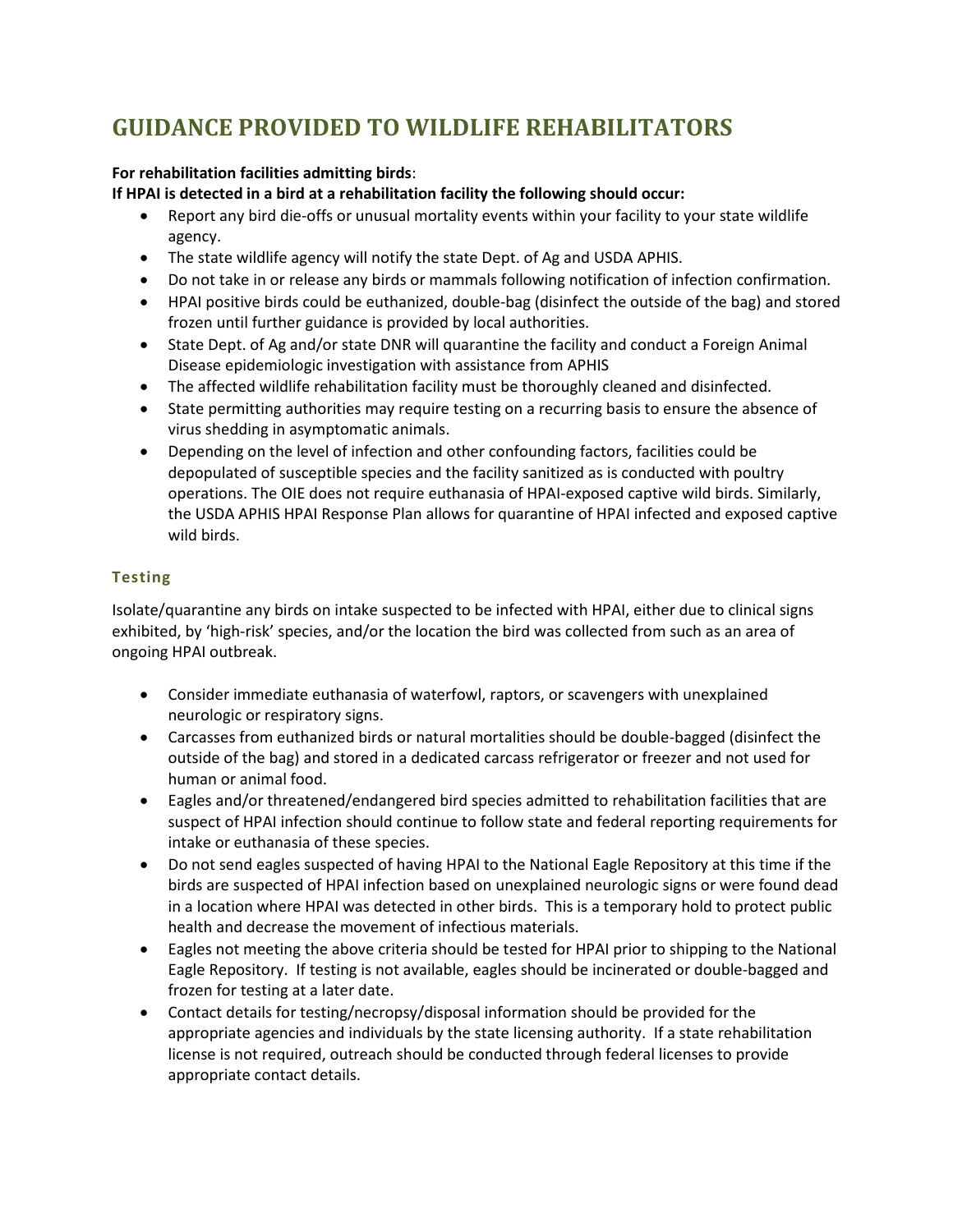• If testing by agency or rehabilitation staff is conducted, collect oropharyngeal and cloacal swabs using appropriate PPE from birds exhibiting clinical signs in separate Brain Heart Infusion (BHI) broth or Primestore Molecular Transport Media (MTM) vials and submit to an approved lab for AI testing. Virus sampling media can be acquired through several online suppliers.

### **Quarantine and Biosecurity**

Rehabilitators holding suspect avian cases (HPAI results pending) should follow the recommendations below to lower risk of transmission and contamination. Infection control with positive HPAI cases in rehabilitation settings is extremely difficult to manage and may be beyond the facility and staff capacity. The following measures should be implemented to increase biosecurity.

- Do not transport birds across state lines. Clinically affected birds should not be transported between facilities or to release sites unless they've tested HPAI negative.
- The rehabilitation of orphaned passerines should be in a separate facility and performed by dedicated staff separate from hospitalized sick/injured adult patients.
- Quarantine suspect cases in a room or building away from other birds and mammals. A separate building or location with a separate entrance and separate HVAC system or ventilation is best. Duration of quarantine and frequency of testing should be discussed and determined by agency health officials. For example, agencies may require:
	- o HPAI testing upon admission. Any individual HPAI positive birds should be euthanized, and the facility quarantined for 21 days. All 'HPAI high risk' birds in the facility would be tested weekly during the quarantine period, or
	- o Testing on admission and, if HPAI negative, then can be subsequently released, or
	- o Admissions for a given period are housed together, tested, (if any test positive they all are quarantined for 21-days and individually tested, and if all test negative they are released, or
	- o Only birds that are euthanized for unexplained neurologic or respiratory signs, or that die unexpectedly in the facility will be submitted for HPAI testing and/or complete necropsy to an authorized laboratory.
- Having a bird that tested HPAI positive in a rehabilitation facility presents a biosecurity risk to all avian and some mammalian patients in the facility. Individual birds that have tested HPAI positive should be euthanized, and the facility quarantined pending an investigation by the state authority responsible for reportable disease response.
- Provide adequate air exchange and air filtration. Influenza viruses can be transmitted via aerosols and airborne particles. Use a portable air filtration system, if available, in animal rooms to reduce airborne contamination particularly between rooms or spaces holding susceptible species.
- Use of footbaths with EPA-registered disinfectant effective against influenza viruses at the room entrance/exit should be mandatory. Check the EPA website for list of appropriate disinfectants.
- Rehabilitation staff should have dedicated clothing and PPE for working with quarantined birds.
- Wash cages thoroughly (removing organic debris) before disinfecting.
- Disinfect cages after use with a 10% bleach solution or hospital grade virucide for disinfection. Allow adequate contact time.
- Contaminated cage liners/supplies/materials should be double bagged for disposal.
- See USDA poultry biosecurity recommendations for more details [https://www.aphis.usda.gov/publications/animal\\_health/fsc-all-npip-collateral-english.pdf.](https://www.aphis.usda.gov/publications/animal_health/fsc-all-npip-collateral-english.pdf)